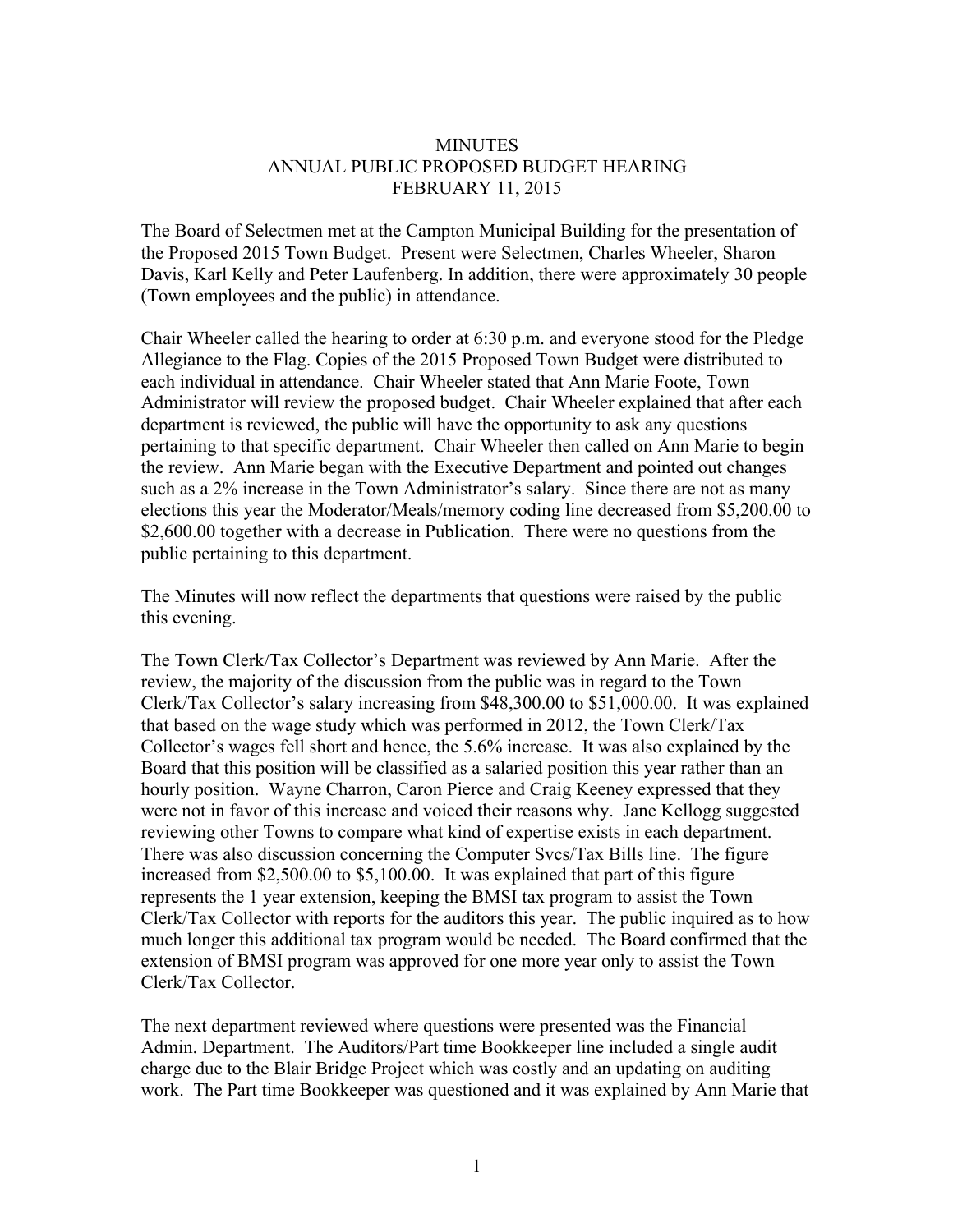this is a 3 day a week position. The Bookkeeper works with the auditors and performs bookkeeping duties to assist the Town Administrator. The Auction of Tax Deeded Property line was questioned. It was explained that the \$30,000.00 figure will be offset by sales of property that the Town plans on auctioning off. In the Personnel Admin. Department Ann Marie explained in detail the new Health Insurance plan approved by the Board which will eventually be a savings to the Town and Ann Marie explained how a saving will occur. It was also stated that if the previous insurance plan was kept, the cost would have been \$212,000.00 as opposed to what is budgeted this year in the amount of \$198,920.00. Caron Pierce questioned the 7% portion that the employees contribute to their individual insurance plan which range from individual plans to family plans. Mrs. Pierce expressed that the 7% portion should be increased by perhaps 50%. Chair Wheeler acknowledged that this issue has been discussed, but confirmed that a percentage increase contribution by employees will not occur this year.

In the Gen. Gov. Bldgs. Department line Ann Marie confirmed that a new furnace was needed at the Fire Department, also Water costs will be addressed this year with perhaps a filtering system as bottled water is presently being purchased for consumption at the Municipal Building. There was discussion from the public pertaining to hooking into the Campton Village Precinct and the Board confirmed that this was not possible. The Board confirmed that they will be looking for alternative solutions.

In the Police Department Budget there were also questions from the public. It was explained that the Chief's Salary, the Sergeant's salary and the Executive Secretary's salary reflects a 2% increase. The Corporal and the three Officer's wages reflect a 4.5% increase. It was explained by Police Chief Warn that in order for the Campton Police Department to be competitive with other Town's Police wages the 4.5% increase was necessary. It was also pointed out by Chair Wheeler that it costs approximately \$16,000.00 for training of new police officers and the possibility of losing officers is greater if the Town is not competitive, therefore, he looked at the 4.5% increase as a savings rather than an expense. Also, it was explained that officers have to sign a three year contract with the Town, and if an officer discontinues employment before the 3 year period expires, a fee will be imposed on the officer. Craig Keeney was not in favor of the 4.5% wage increase and inquired what COLA was this year. It was confirmed that COLA was 1.7% and Mr. Keeney stated that he felt that the 1.7% increase is what should have been reflected in wages. He also commented that he and other property owners have been hit hard with new assessments and increased property taxes incurred by the revaluation and the property owners are paying Town employees' wages which add to their burden.

Another department which raised questions by the public was the Fire Department. The payroll line in the amount of \$208,703.20 increased from last year's amount of \$184,235.80. Part of this was due to a full time position not filled until July, after the Chief's probationary period was over. Karen Rienzo inquired what the individual compensation was. Fire Chief Defosses stated that the Fire Chief's Salary is \$56,052.00, the Administrative Assistant is \$34,777.00, the Lieutenant's is \$41,537.60 and the Fire Fighters/AEMT's are \$38,168.00. Ann Marie stated that the FD Equipment line in the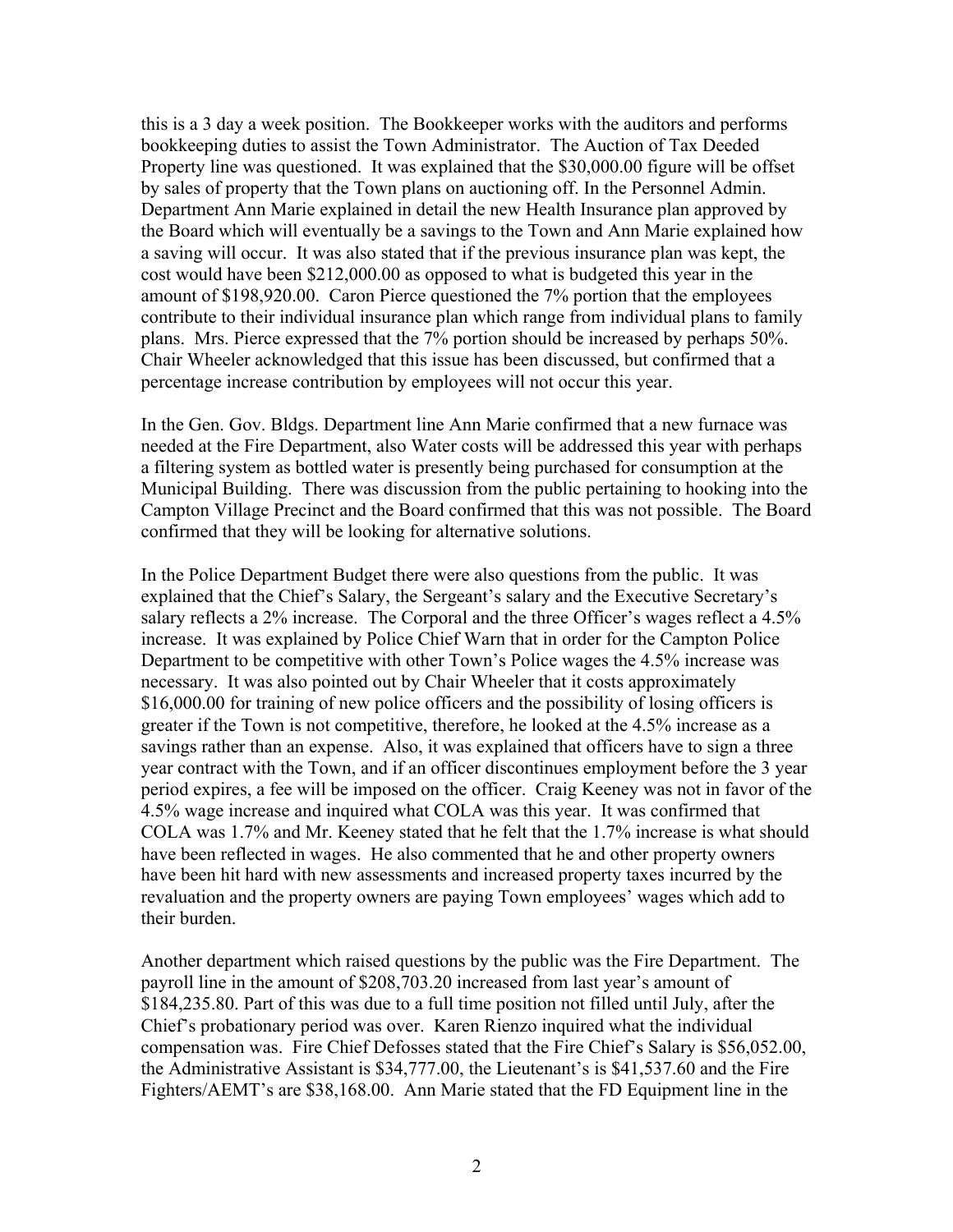amount of \$165,000.00 will be offset by a \$60,000.00 withdrawal from the Capital Reserve account set aside for fire equipment. Ann Marie then called on Chief Defosses to discuss what this figure represents. Chief Defosses explained that this line item represents the purchase of 30 new air packs. By purchasing them all at once a \$22,000.00 discount will be obtained. Chief Defosses also explained some issues arising because the company they previously purchased from is out of business and the air packs have safety issues pertaining to snaps on the mask. Chief Defosses explained that the air packs have a 15 year life and many of the packs they have are expiring. Mr. Pierce inquired if the air packs can be leased and Ann Marie confirmed that the Town of Thornton does not want to lease; and therefore the Town of Campton cannot lease.

The next department that the public presented questions on was the Emergency Management Department. Karen Rienzo inquired as to why the diesel fuel needs to be changed for the generator. It was explained that after sitting in the tank for a period of time it is required by law that the old fuel be replaced with fresh fuel. The question of whether or not this old fuel can be used by the Town. Selectman Laufenberg expressed that he also presented this question and he is now researching the possibility of the use of the old fuel for the Highway Department.

The Highway Department budget was the next department which presented public discussion. Ann Marie indicated that the bottom line of the Highway Department Budget was down again this year. Craig Keeney inquired why then is the proposed budget not reflecting a figure closer to the 2014 budget in the amount of \$641,173.61? The 2015 bottom line is \$671,533.27. Ann Marie indicated that most of the increase was represented by a \$20,000.00 increase to the Paving Appropriation/Bridges line which the Board agreed was a necessary increase as last year's paving bids had to be redone because they came in too high. Ann Marie also commented that when a department head under spends those funds go into a fund balance account which can be used to lower the tax rate. Greg Jencks inquired if there is a job description for the Road Agent. It was confirmed by Ann Marie that he could acquire the job description for the Road Agent in the Selectmen's Office. He also inquired if mechanical repair and welding for Highway Department vehicles by the Road Agent had any legal repercussions, as this saves the Town money. It was stated that there was no problem.

The Conservation Commission (CCC) Proposed Budget was up by \$500.00 because of a Natural Resources Inventory (NRI) project will be conducted and even though they are fortunate to have members with the expertise to absorb most of the costs for the NRI project, they find it necessary to budget for the additional \$500.00 for maps and printing costs. Greg Jencks raised the question if funds from current use (which the CCC receives a portion of) could be utilized for the NRI project. Ann Marie confirmed that the funds received from current use cannot be used for operating expenses, it would be illegal. The CCC can only use the current use funds for property purchases for conservation purposes and any other capital item pertaining to conservation.

The next item up for discussion was the Police Department Body Camera line in the Capital Outlay section. The \$10,000.00 would initially be for 7 cameras and Police Chief